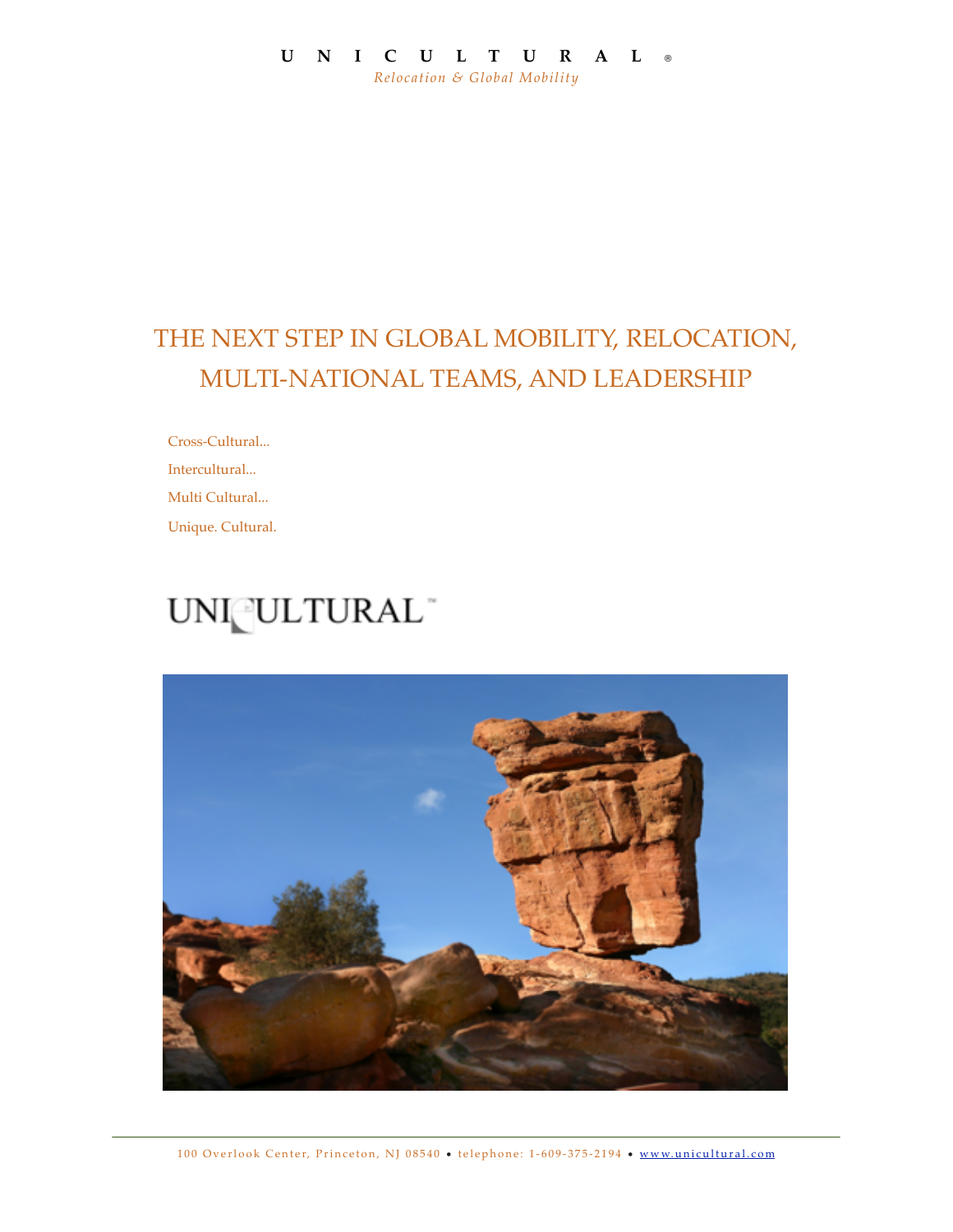### **UNICULTURAL** ®

*Relocation & Global Mobility*

# VIRTUAL TRAINING

#### **UNICULTURAL® Relocation & Global Mobility Sessions**

Available One-on-One and Group

In these sessions, we will focus on the UNICULUTRAL(R) methodology, introduce relocation or business travel strategies and discuss latent culture shock as well as Operating Environments, Distribution of Time & Energy, Exaggeration VS Minimizing, and review real-life cases, Forces, Values, Relationships, and Trust.

#### **Available training topics:**

| Complex & Transitory Environments<br>Implicit vs Explicit communication<br>Cultural Dynamic Range<br>Culture Shock<br>Triggers, Habits, and Rewards<br>Trust committed vs Trust concealed<br><b>Handling Escalations</b><br>The Cross-Cultural Adjustment Proces<br>Cross-Cultural Adjustment Strategies<br>Cultural Context - High and Low Context<br>cultures Building a Support System in your<br>new city and country/colleagues<br>Balancing corporate culture with root/target<br>culture<br>Meeting and Greeting; Names; Do's and<br>Don'ts<br>Building Trust and a Good Relationship<br>Being Entertained & Entertaining Communi-<br>cation Styles Comparison; Information Ex-<br>change<br>Written and oral Communication; Do's and<br>Don'ts<br>Telephone and E-Mail Protocol<br>Gender/Age/Rank and Hierarchy | Relationships<br>Balancing cultural needs - corporate, root<br>& target culture<br>Natural vs. Adaptive behavior<br>Executive cases and examples from real<br>world relocations<br>Relationships - Transitory VS Direct<br><b>Business Protocol and Etiquette</b><br>Names, Titles, Greetings, Business Cards<br><b>Business Entertaining</b><br>Attitude to the Law and Rules<br>Work Ethic and Corporate Culture; Your<br>Corporation's Values<br>Attitudes to Time and Deadlines<br>Attitudes to Risk, Change and Resources<br>Styles of Negotiation and Persuasion<br>Attitudes to Money and Pricing<br>Hiring and Firing<br>Management Style; Motivation and<br>٠<br>Team-Building |
|--------------------------------------------------------------------------------------------------------------------------------------------------------------------------------------------------------------------------------------------------------------------------------------------------------------------------------------------------------------------------------------------------------------------------------------------------------------------------------------------------------------------------------------------------------------------------------------------------------------------------------------------------------------------------------------------------------------------------------------------------------------------------------------------------------------------------|-----------------------------------------------------------------------------------------------------------------------------------------------------------------------------------------------------------------------------------------------------------------------------------------------------------------------------------------------------------------------------------------------------------------------------------------------------------------------------------------------------------------------------------------------------------------------------------------------------------------------------------------------------------------------------------------|

|   | -- |  |
|---|----|--|
|   |    |  |
|   |    |  |
|   |    |  |
|   |    |  |
|   | ≖  |  |
| ÷ |    |  |
|   |    |  |
|   |    |  |